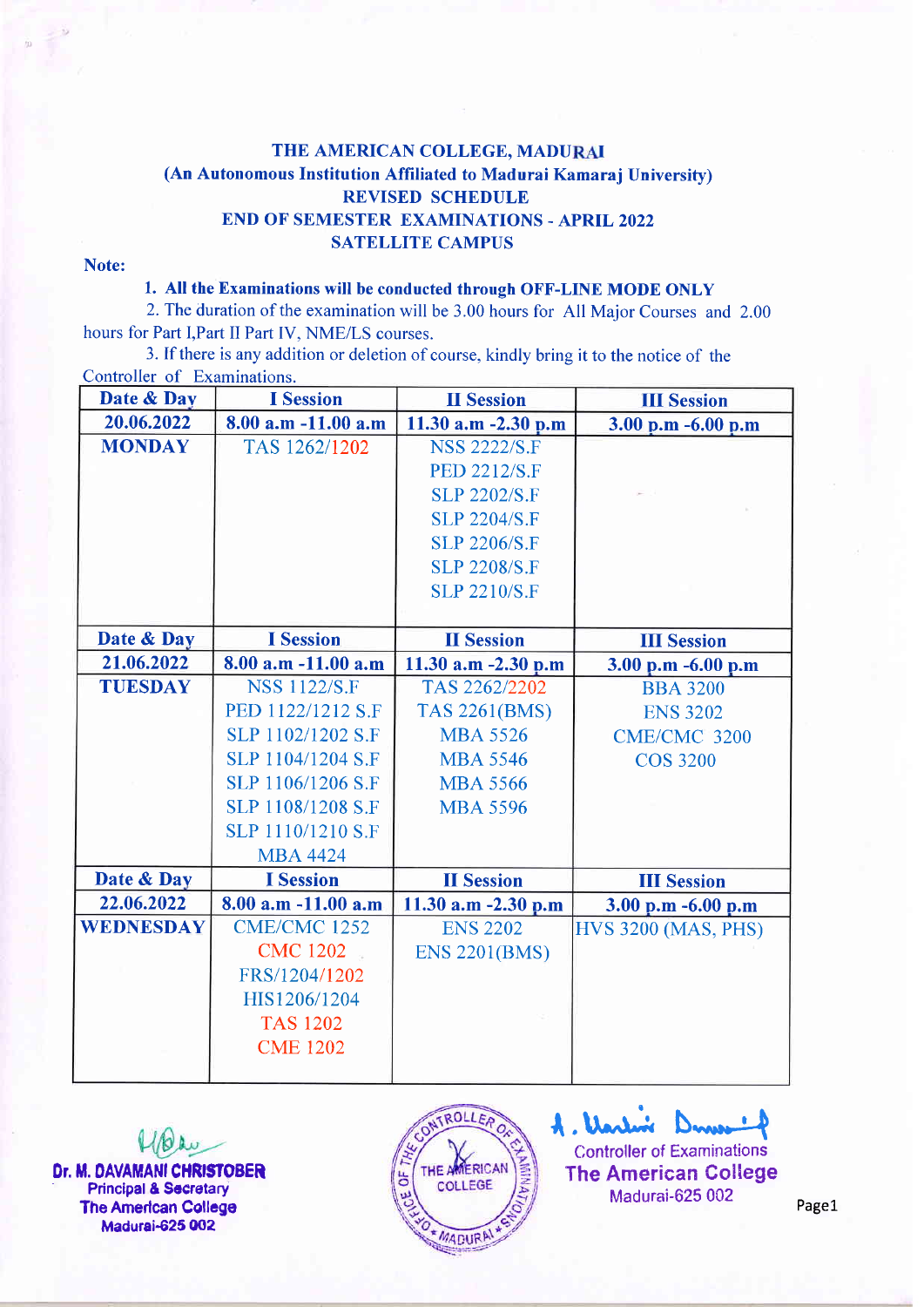| Date & Day      | <b>I</b> Session        | <b>II</b> Session   | <b>III Session</b> |
|-----------------|-------------------------|---------------------|--------------------|
| 23.06.2022      | $8.00$ a.m $-11.00$ a.m | 11.30 a.m -2.30 p.m | 3.00 p.m -6.00 p.m |
| <b>THURSDAY</b> |                         | <b>BML 2301</b>     | <b>CMC 3260</b>    |
|                 | <b>ENS 1202</b>         | <b>CME/CMC 2252</b> | <b>CME 3260</b>    |
|                 |                         | <b>FRS 2202</b>     | <b>ENS 3290</b>    |
|                 | <b>MBA 4422</b>         | <b>HIS 2206</b>     |                    |
|                 |                         | <b>TAS 2202</b>     |                    |
|                 |                         |                     |                    |
|                 |                         | <b>MBA 5522</b>     |                    |
|                 |                         | <b>MBA 5542</b>     |                    |
|                 |                         | <b>MBA 5562</b>     |                    |
|                 |                         | <b>MBA 5592</b>     |                    |
|                 |                         |                     |                    |
| Date & Day      | <b>I</b> Session        | <b>II</b> Session   | <b>III Session</b> |
| 24.06.2022      | 8 a.m -11 a.m           | 11.30 a.m -2.30 p.m | 3 p.m -6. p.m      |
| <b>FRIDAY</b>   | <b>BBA 1422</b>         |                     | <b>BBA 3260</b>    |
|                 | <b>BML 1300</b>         |                     | <b>CME 3202</b>    |
|                 | <b>CMC 1434</b>         |                     | <b>MAS 3232</b>    |
|                 | <b>CME/CMC 1456</b>     |                     | <b>PHS 3292</b>    |
|                 |                         |                     | <b>COS 3286</b>    |
|                 | ENS 1482/1562           |                     |                    |
|                 |                         |                     |                    |
| Date & Day      | <b>I</b> Session        | <b>II</b> Session   | <b>III Session</b> |
| 25.06.2022      | 8.00 a.m -11.00 a.m     | 11.30 a.m -2.30 p.m | 3.00 p.m -6.00 p.m |
| <b>SATURDAY</b> | <b>BBA 1430</b>         | BBA 2428/2414       | <b>BBA 3550</b>    |
|                 | <b>BTC</b> 1504         | <b>BBA 2536</b>     | <b>CMC 3632</b>    |
|                 | <b>COS 1486</b>         | <b>BML 2303</b>     | <b>COS 3588</b>    |
|                 | <b>DSC</b> 1402         | COS 2498/2488       | <b>MAS 3612</b>    |
|                 | <b>MAS 1512</b>         | <b>DSC 2502</b>     | <b>PHS 3576</b>    |
|                 | <b>PHS 1552</b>         | <b>MAS 2512</b>     |                    |
|                 | <b>BCA 1442</b>         | <b>BCA 2542</b>     |                    |
|                 |                         |                     |                    |
|                 |                         |                     |                    |
|                 | <b>MBA 4528</b>         | <b>MBA 5524</b>     |                    |
|                 |                         | <b>MBA 5544</b>     |                    |
|                 |                         | <b>MBA 5564</b>     |                    |
|                 |                         | <b>MBA 5594</b>     |                    |
|                 |                         |                     |                    |
|                 |                         |                     |                    |

Malin

Dr. M. DAVAMANI CHRISTOBER<br>Principal & Secretary<br>The American College<br>Madurai-625 002



A. Varlin Denver . A Controller of Examinations<sup>1</sup> The American College Madurai-625 002

Page2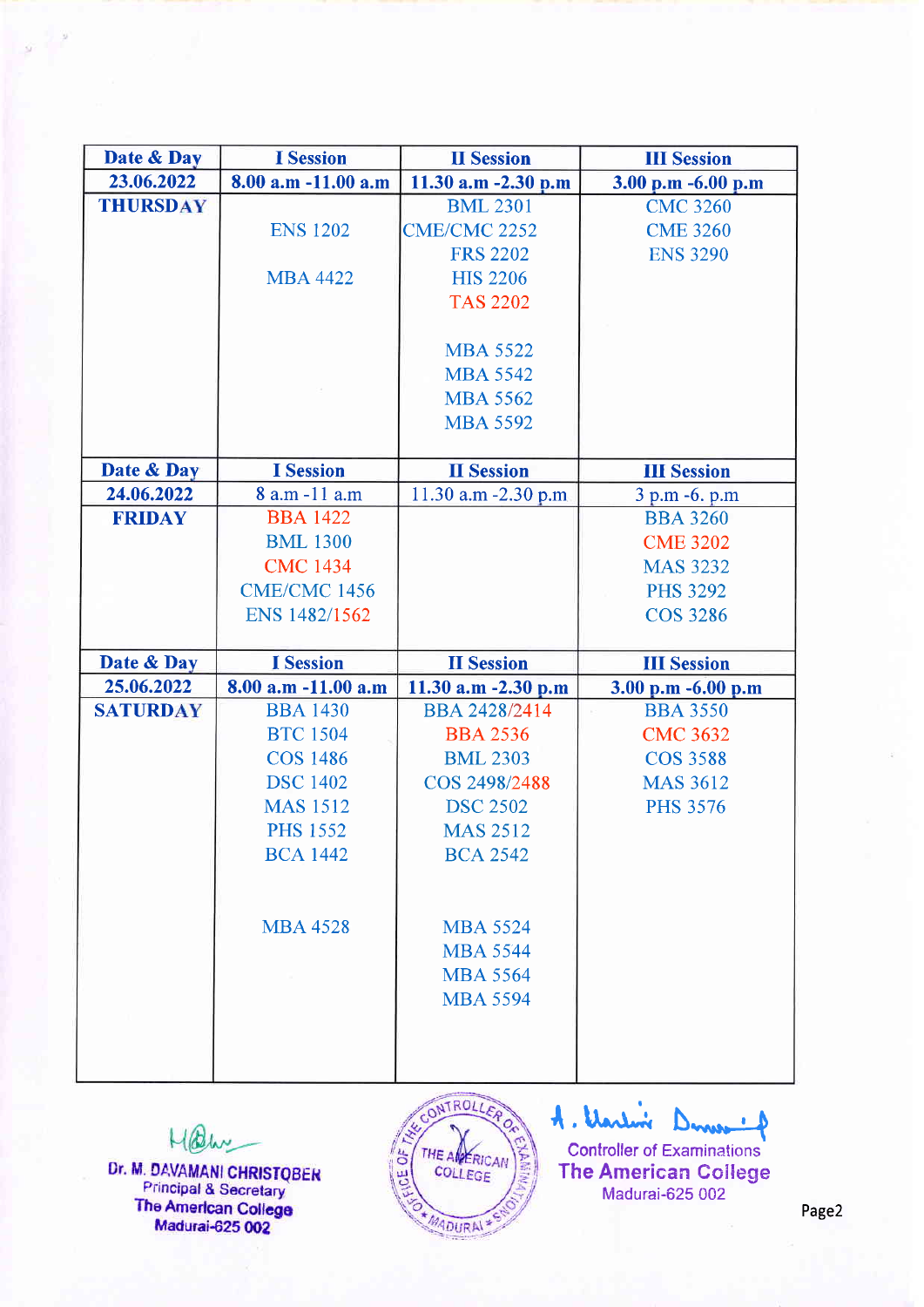| Date & Day      | <b>I</b> Session        | <b>II</b> Session      | <b>III</b> Session           |
|-----------------|-------------------------|------------------------|------------------------------|
| 27.06.2022      | $8.00$ a.m $-11.00$ a.m | 11.30 a.m -2.30 p.m    | 3.00 p.m -6.00 p.m           |
| <b>MONDAY</b>   | <b>BML</b> 1400         | <b>BBA 2430</b>        | <b>BCA 3632</b>              |
|                 | <b>CME/CMC 1458</b>     | <b>COS 2582</b>        | <b>CMC 3556</b>              |
|                 | ENS 1484/1470           | <b>DSC 2504</b>        | <b>CME 3556</b>              |
|                 | <b>CMC 1438</b>         | <b>ENS 2480</b>        | <b>ENS 3682</b>              |
|                 |                         | <b>MAS 2514</b>        | <b>MAS 3542</b>              |
|                 | <b>MBA 4428</b>         | <b>PHS 2480</b>        |                              |
|                 |                         | <b>BCA 2544</b>        |                              |
| Date & Day      | <b>I</b> Session        | <b>II</b> Session      | <b>III Session</b>           |
| 28.06.2022      | 8 a.m -11 a.m           | 11.30 a.m -2.30 p.m    | 3 p.m -6. p.m                |
| <b>TUESDAY</b>  | <b>BBA 1432</b>         | <b>BML 2403</b>        | <b>BBA 3644</b>              |
|                 | <b>BTC 1508</b>         | <b>CMC 2458</b>        | <b>COS 3686</b>              |
|                 | <b>COS 1582</b>         | <b>CME 2458</b>        | <b>MAS 3614</b>              |
|                 | <b>DSC</b> 1504         | <b>ENS 2488</b>        | PHS 3680/3594                |
|                 | <b>MAS 1412</b>         | <b>ENS 2574</b>        |                              |
|                 | <b>PHS 1558</b>         |                        |                              |
|                 | <b>BCA 1544</b>         |                        |                              |
| Date & Day      | <b>I</b> Session        | <b>II</b> Session      | <b>III</b> Session           |
| 29.06.2022      | 8.00 a.m -11.00 a.m     | 11.30 a.m -2.30 p.m    | 3.00 p.m -6.00 p.m           |
| WEDNESDAY       |                         | <b>CME 2532</b>        |                              |
|                 | <b>BML 1304</b>         | <b>BBA 2552</b>        | <b>CME/CMC 3652/CME 3636</b> |
|                 | <b>CMC 1432</b>         | <b>COS 2586</b>        | <b>ENS 3684</b>              |
|                 | CME/CMC1460             | <b>DSC 2506</b>        | <b>PHS 3454</b>              |
|                 | <b>ENS 1486</b>         | ENS 2466/2476          |                              |
|                 | <b>CME 1438</b>         | <b>MAS 2516</b>        |                              |
|                 | <b>MBA 4420</b>         | <b>PHS 2574</b>        |                              |
|                 |                         | <b>BCA 2546</b>        |                              |
| Date & Day      | <b>I</b> Session        | <b>II</b> Session      | <b>III Session</b>           |
| 30.06.2022      | 8.00 a.m -11.00 a.m     | 11.30 $a.m - 2.30 p.m$ | 3.00 p.m $-6.00$ p.m         |
| <b>THURSDAY</b> |                         | <b>BML 2305</b>        |                              |
|                 | <b>BBA 1554</b>         | CMC 2460/2438          |                              |
|                 | <b>ENS 1588</b>         | <b>CME 2460</b>        |                              |
|                 |                         | <b>ENS 2490</b>        |                              |
|                 | <b>CME/CMC/1554</b>     | <b>ENS 2578</b>        |                              |
|                 |                         |                        |                              |
|                 | <b>MAS</b> 1512         |                        |                              |
|                 | <b>CME 1532</b>         |                        |                              |
|                 | <b>CMC 1536</b>         |                        |                              |

MON Dr, M, DAVAMANI CHRISTOBER Principal & Secretary The American College Madurai-625 00<mark>2</mark>



A. Varlin Controller of Examinations The American College Madurai-625 002

Page3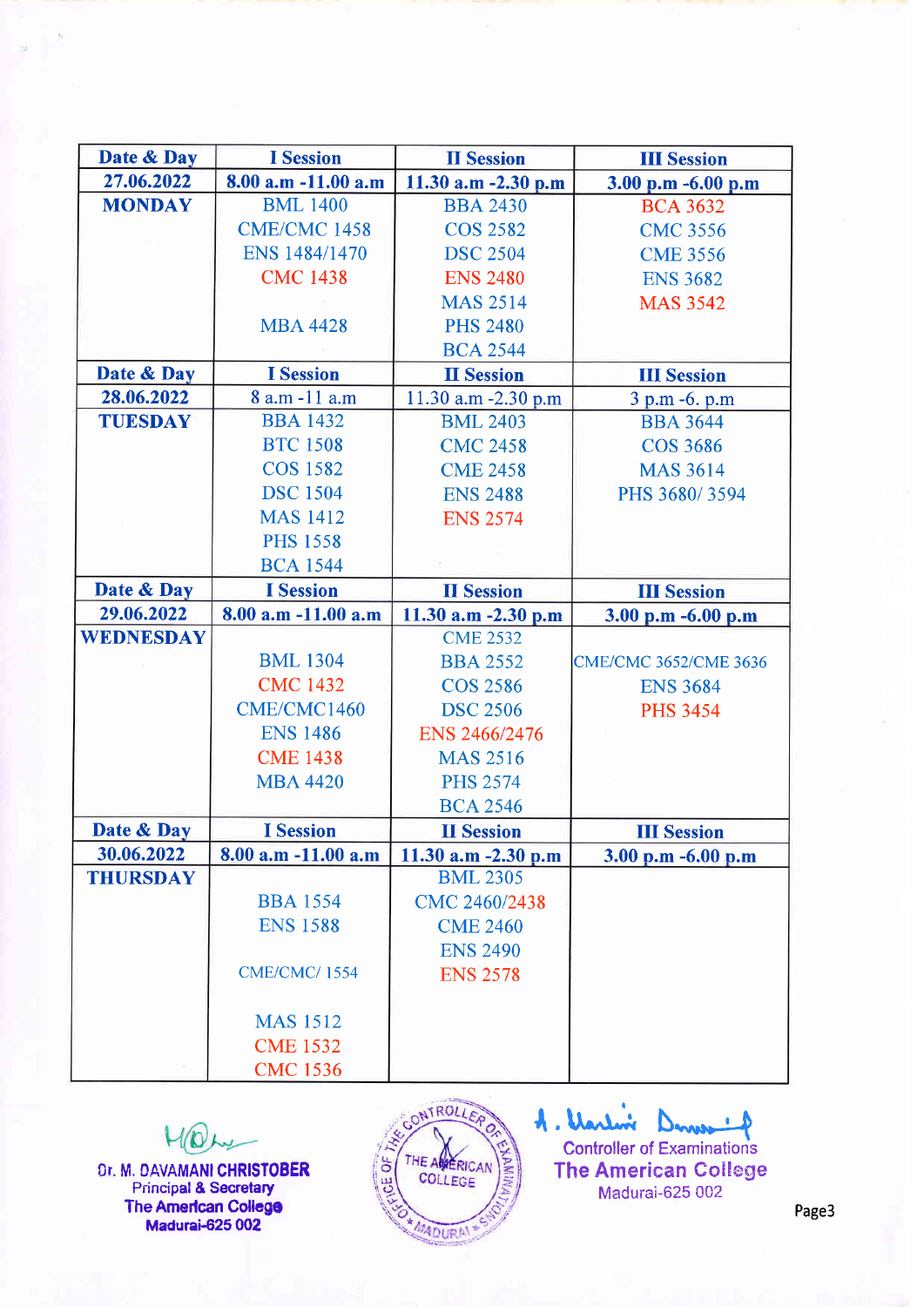| Date & Day      | <b>I</b> Session        | <b>II</b> Session        | <b>III</b> Session     |
|-----------------|-------------------------|--------------------------|------------------------|
| 01.07.2022      | $8.00$ a.m $-11.00$ a.m | 11.30 $a.m - 2.30 p.m$   | 3.00 p.m -6.00 p.m     |
| <b>FRIDAY</b>   |                         |                          |                        |
|                 |                         |                          |                        |
|                 | <b>BCH 1366(BTC)</b>    | <b>CME/CMC 2462</b>      | <b>BBA 3638/3628</b>   |
|                 | <b>MAS 1382(BMS)</b>    | <b>ENS 2582</b>          | <b>CMC 3634</b>        |
|                 | <b>MAS 1434(COS)</b>    |                          | <b>COS 3682</b>        |
|                 | <b>MAS 1440(BBA)</b>    |                          | <b>ENS 3588</b>        |
|                 | <b>MAS 1482(DSC)</b>    |                          | <b>MAS 3616</b>        |
|                 | <b>MAS 1432(PHS)</b>    |                          | <b>PHS 3596</b>        |
|                 | <b>PHS 1372(MAS)</b>    |                          | <b>PHS 3674</b>        |
|                 |                         |                          | <b>CME 3632</b>        |
|                 | PHS 1472/1562           |                          |                        |
|                 | <b>CME 1440 (BCA)</b>   |                          |                        |
|                 |                         |                          |                        |
|                 | <b>MBA 4426</b>         |                          |                        |
| Date & Day      | <b>I</b> Session        | <b>II</b> Session        | <b>III Session</b>     |
| 02.07.2022      | $8.00$ a.m $-11.00$ a.m | 11.30 $a.m - 2.30 p.m$   | 3.00 p.m $-6.00$ p.m   |
| <b>SATURDAY</b> | <b>BBA</b> 1224         | <b>BBA 2554</b>          |                        |
|                 | <b>BTC 1206</b>         | <b>CMC 2554</b>          | CME/CMC 3654 /CME 3634 |
|                 | <b>CMC 1210</b>         | <b>CME 2554</b>          |                        |
|                 | <b>COS 1202</b>         | <b>COS 2588</b>          | <b>ENS 3686</b>        |
|                 | <b>COS 1282</b>         | <b>BML 2401</b>          |                        |
|                 | <b>DSC</b> 1202         |                          |                        |
|                 | <b>MAS 1222</b>         |                          |                        |
|                 | <b>PHS 1202</b>         |                          |                        |
|                 | <b>BCA 1242</b>         |                          |                        |
|                 |                         |                          |                        |
| Date & Day      | <b>I</b> Session        | <b>II</b> Session        | <b>III</b> Session     |
| 04.07.2022      | $8.00$ a.m $-11.00$ a.m | 11.30 a.m $-2.30$ p.m    | $3.00$ p.m $-6.00$ p.m |
| <b>MONDAY</b>   | <b>BML</b> 1200         | <b>BBA 2556</b>          |                        |
|                 | <b>CMC 1262</b>         | <b>BML 2307</b>          |                        |
|                 | <b>CME 1262</b>         |                          |                        |
|                 | <b>ENS 1232</b>         | CME/CMC/2656/CMC<br>2534 |                        |
|                 | TAS 1252/1214           |                          |                        |
|                 | TAS 1254/1216           | <b>ENS 2584</b>          |                        |
|                 |                         | <b>PHS 2476</b>          |                        |
|                 | <b>MBA 4428</b>         |                          |                        |

Malu Dr. M. DAVAMANI CHRISTOBER **Principal & Secretary** The American College  $\frac{1}{\sqrt{2}}$ Madurai-625 002



A. Warlin Denver of

Controller of Examinations The American College Madurai-625 002

Page4